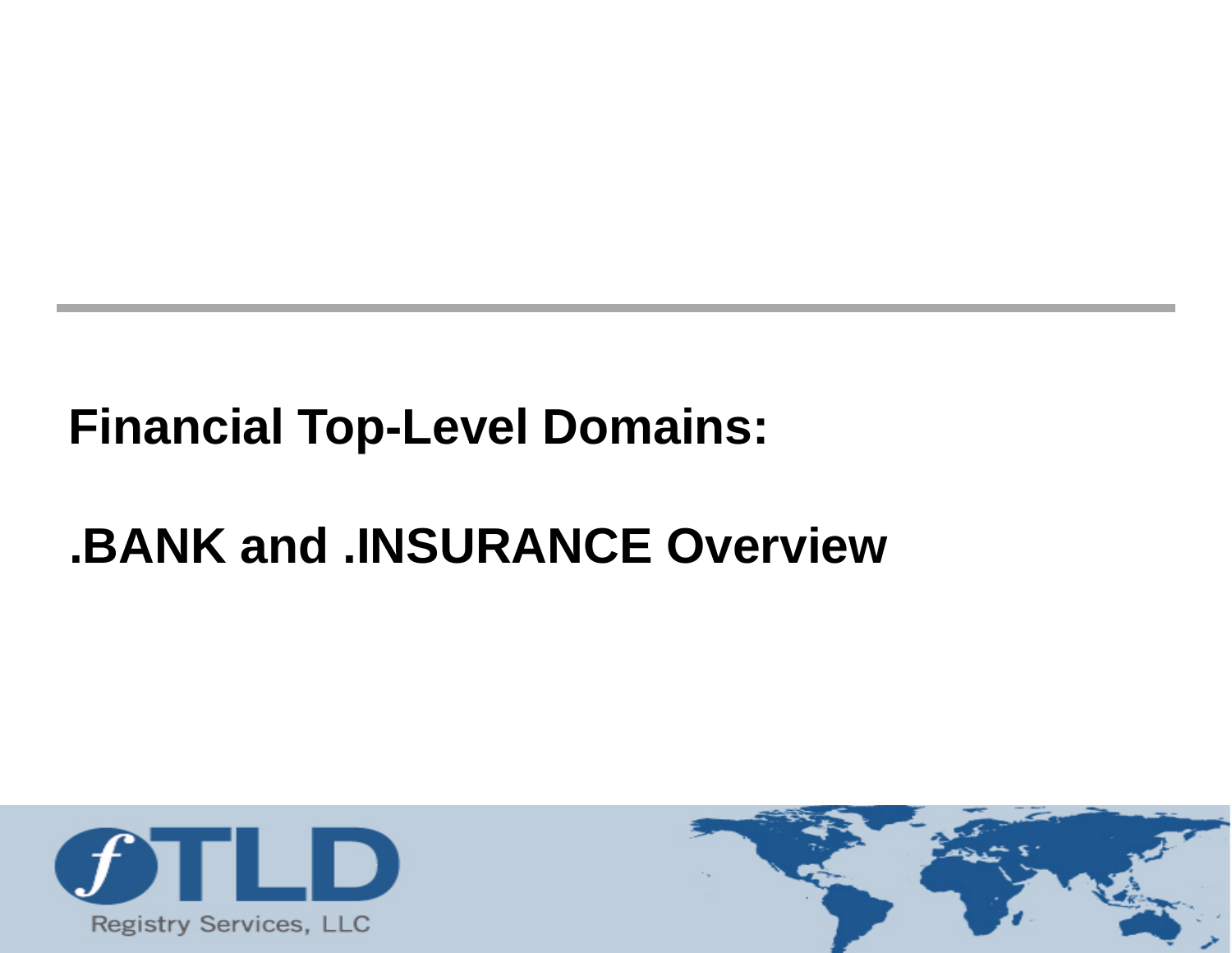#### The Internet financial world is changing…



2

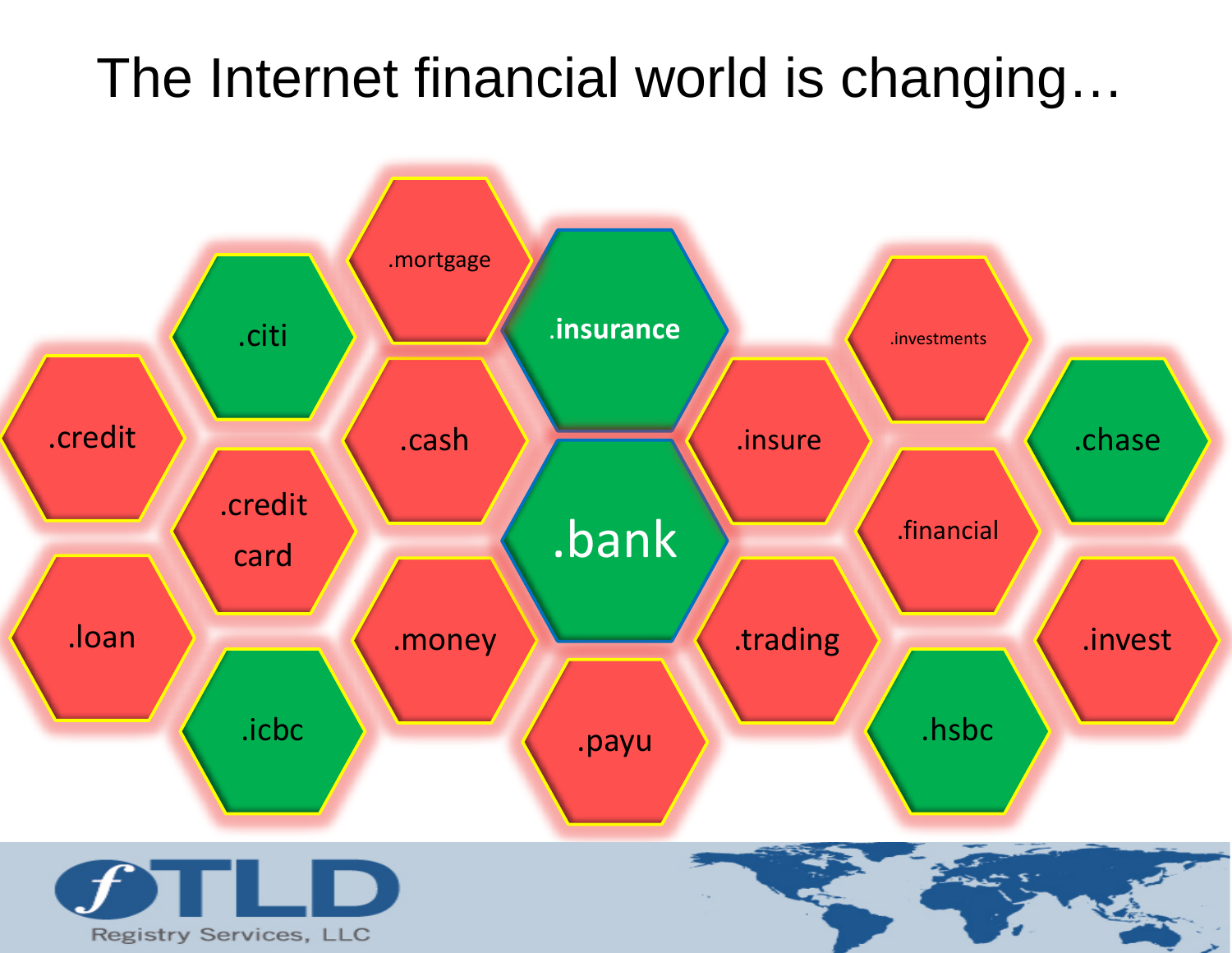## **What is the status?**

- **.BANK** 
	- Signed contract with ICANN on September 25, 2014
	- Registration Periods:
		- Qualified Launch Program: May 14 May 17, 2015
		- Sunrise: May 18 June 17, 2015
		- Founders: June 18 June 23, 2015
		- General Availability: June 24, 2015 and ongoing

#### • **.INSURANCE**

- Signed contract with ICANN on February 19, 2015
- Anticipated rollout: Earliest estimate is late Q3 2015



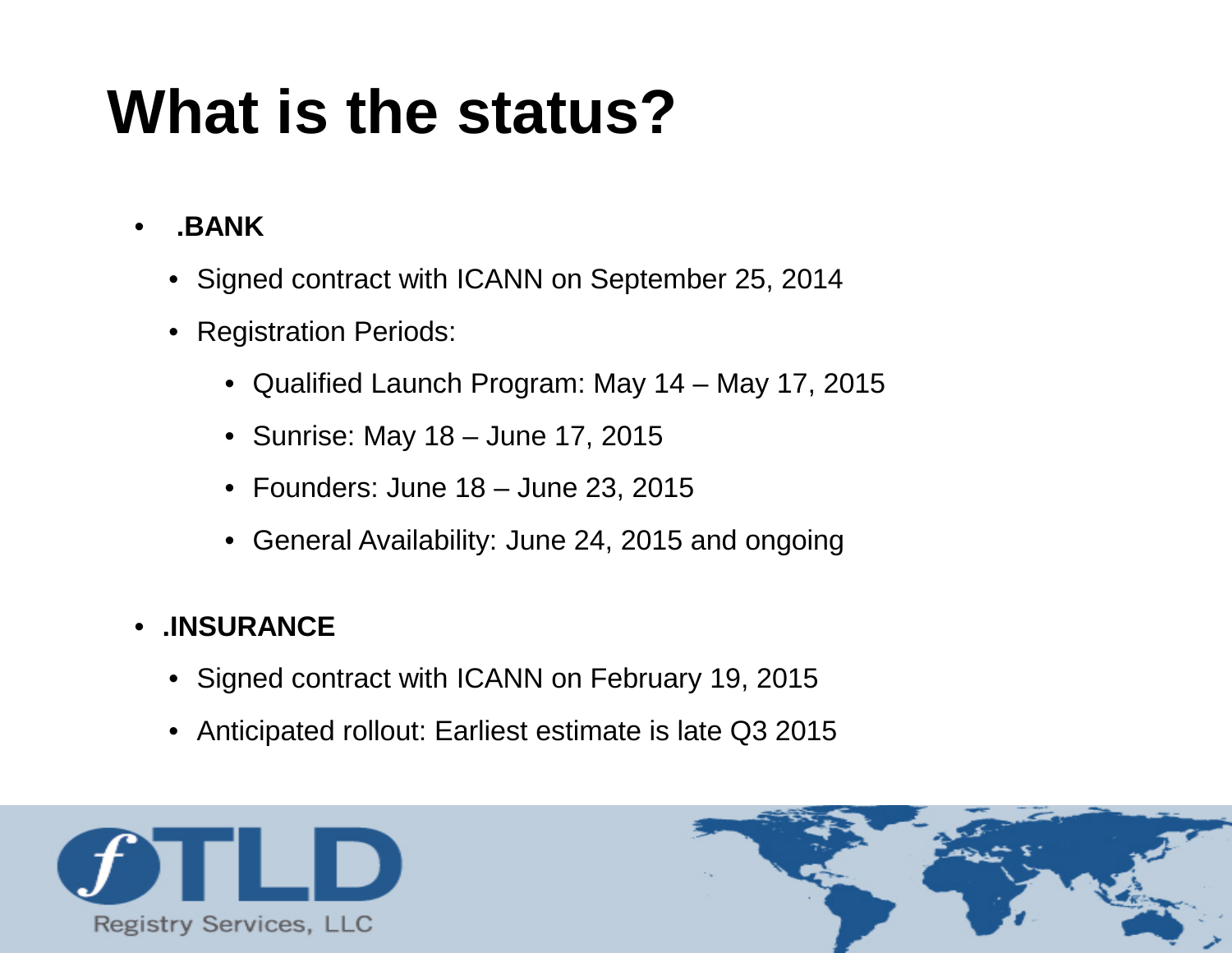## **What are they?**

- Two of  $~1,400$  new top-level domains
- Owned, operated and governed by the financial services sector
- Trusted, verified, more secure and easily identifiable
- Restricted to ensure security and stability
- Require mandatory enhanced security requirements
- Opportunity to create a safer and innovative channel on the Internet



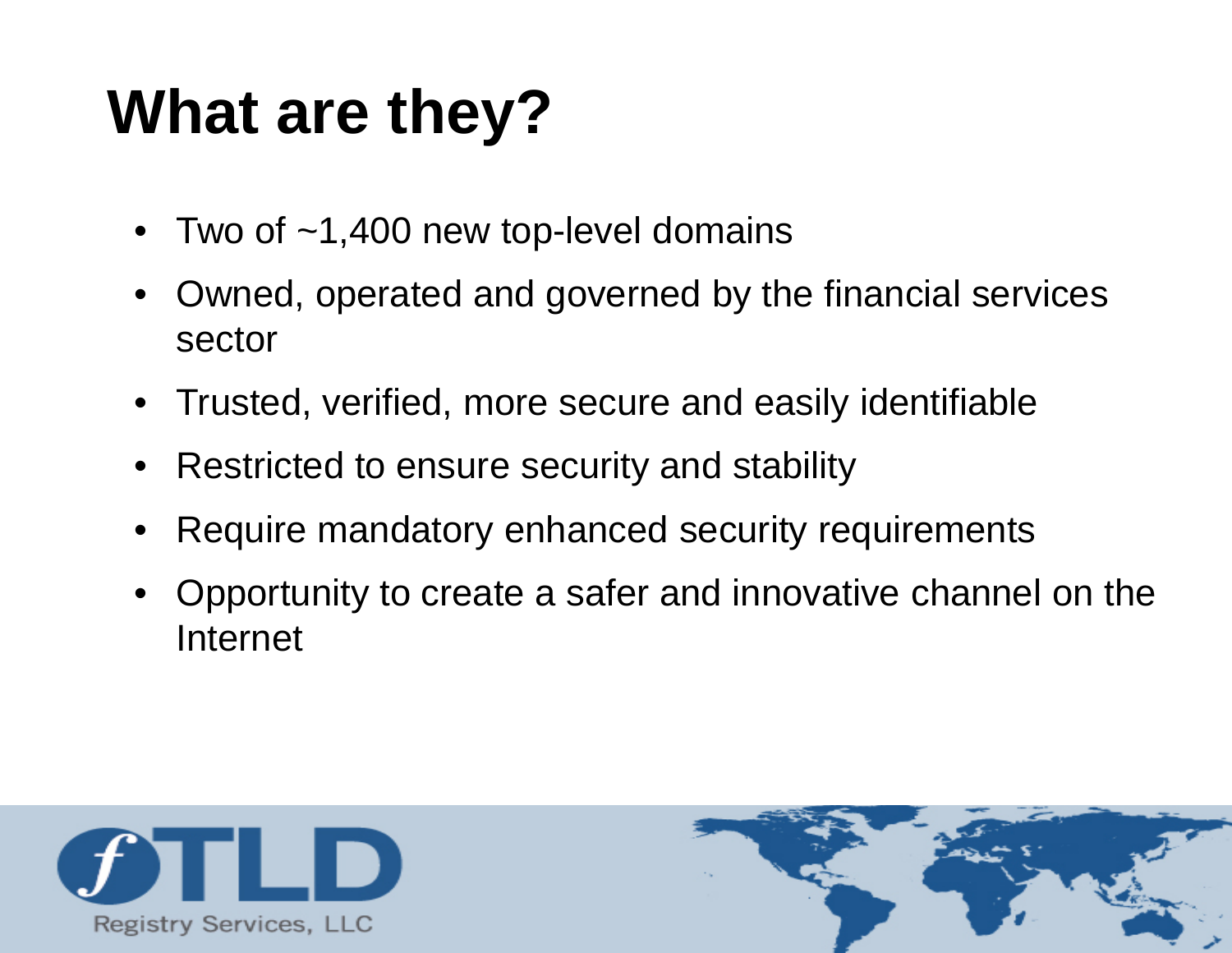# **What makes them different?**

- Strict eligibility requirements
	- Who can have what domains and how can they be used
- Mandatory verification and re-verification of eligibility
- Enhanced security requirements
	- DNSSEC
	- Authenticated email
	- Encryption
	- Multi-factor authentication



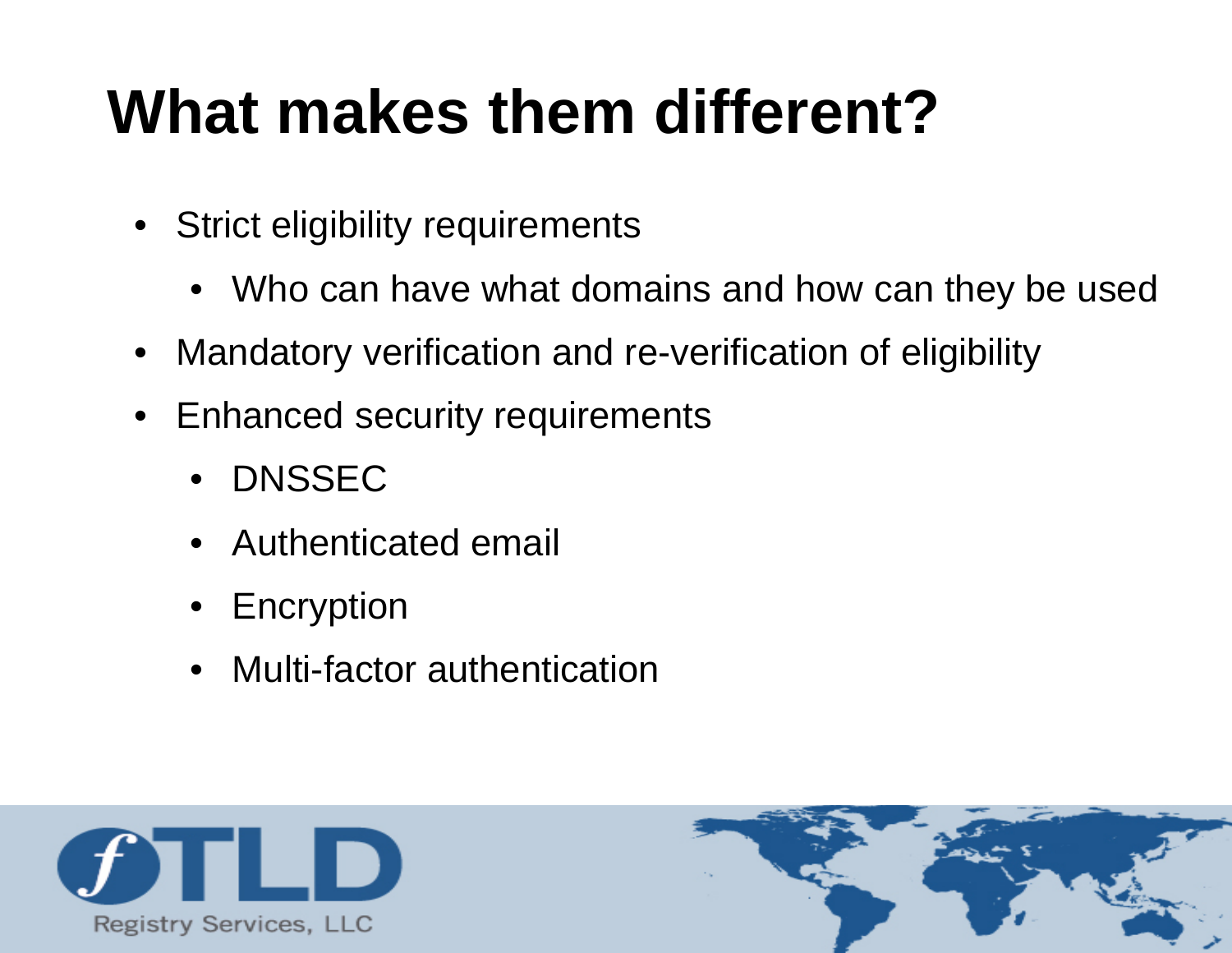# **Strict Eligibility Requirements**

- Registrant Eligibility: banks, banking trade associations, banking regulators and select service providers
- Name Selection:
	- Sunrise: exact match of registration with Trademark **Clearinghouse**
	- Founders and General Availability: corresponds to trademark, trade name or service mark.
		- Registered trademarks are not required in these periods
	- Cannot be any reserved names, including those by ICANN and fTLD
	- Domains awarded first-come, first-served in all periods



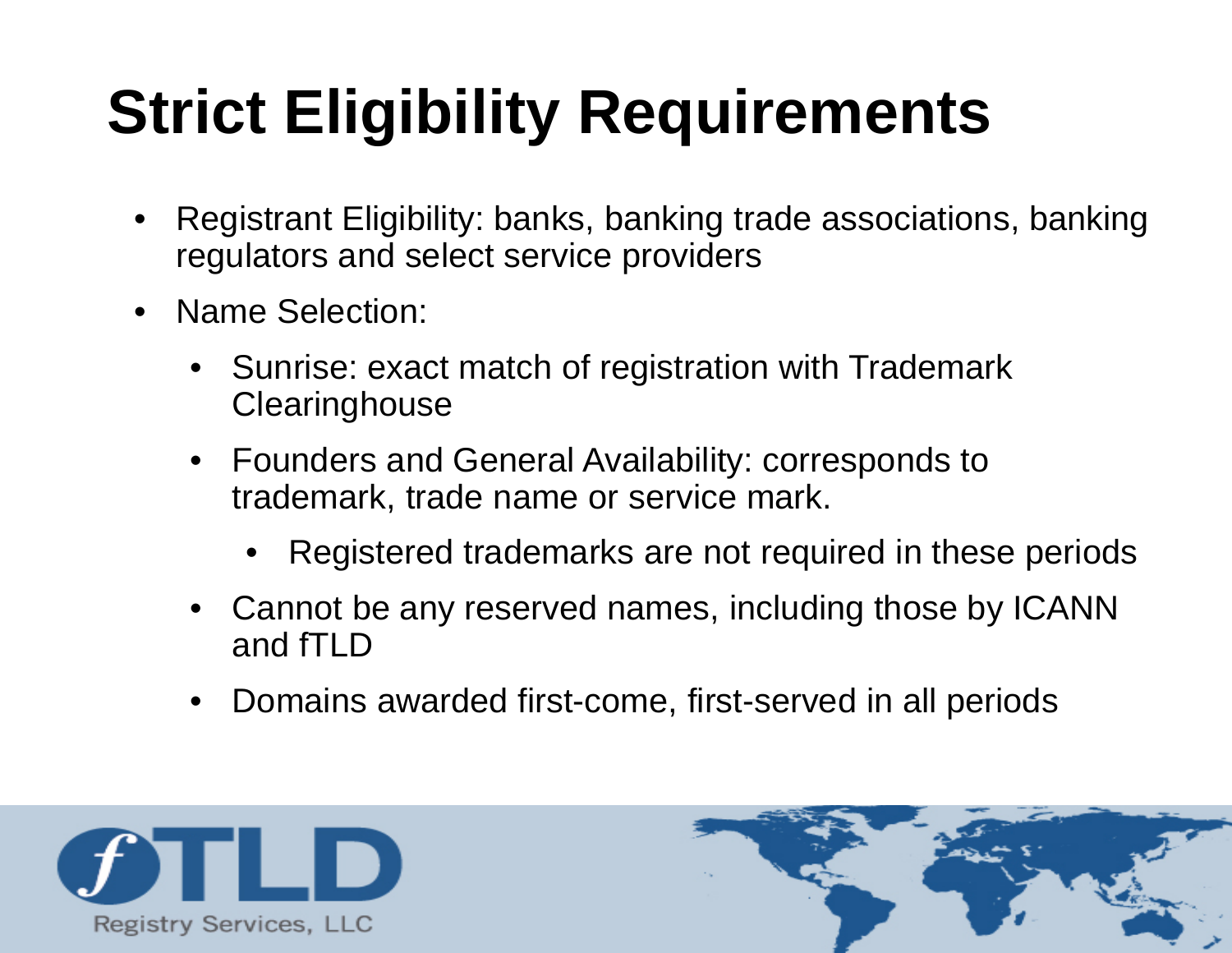# **More about Enhanced Security**

- **Mandatory Verification and Re-Verification of Charter/Licensure for Regulated Entities** to ensure that only legitimate members of the global banking community are awarded domain names
- **Domain Name System Security Extensions (DNSSEC)** to ensure that Internet users are landing on participants' actual websites and not being misdirected to malicious ones
- **Email Authentication** to mitigate spoofing, phishing and other malicious activities propagated through emails to unsuspecting users
- **Strong Encryption** to ensure security of communication over the Internet
- **Multi-Factor Authentication** to ensure that any change to registration data is made only by authorized users of the registered entity
- **Prohibition of Proxy/Privacy Registration Services** to ensure full disclosure of domain registration information so bad actors cannot hide
- **Domains must be hosted on .BANK Nameservers** to ensure compliance with all technical security requirements



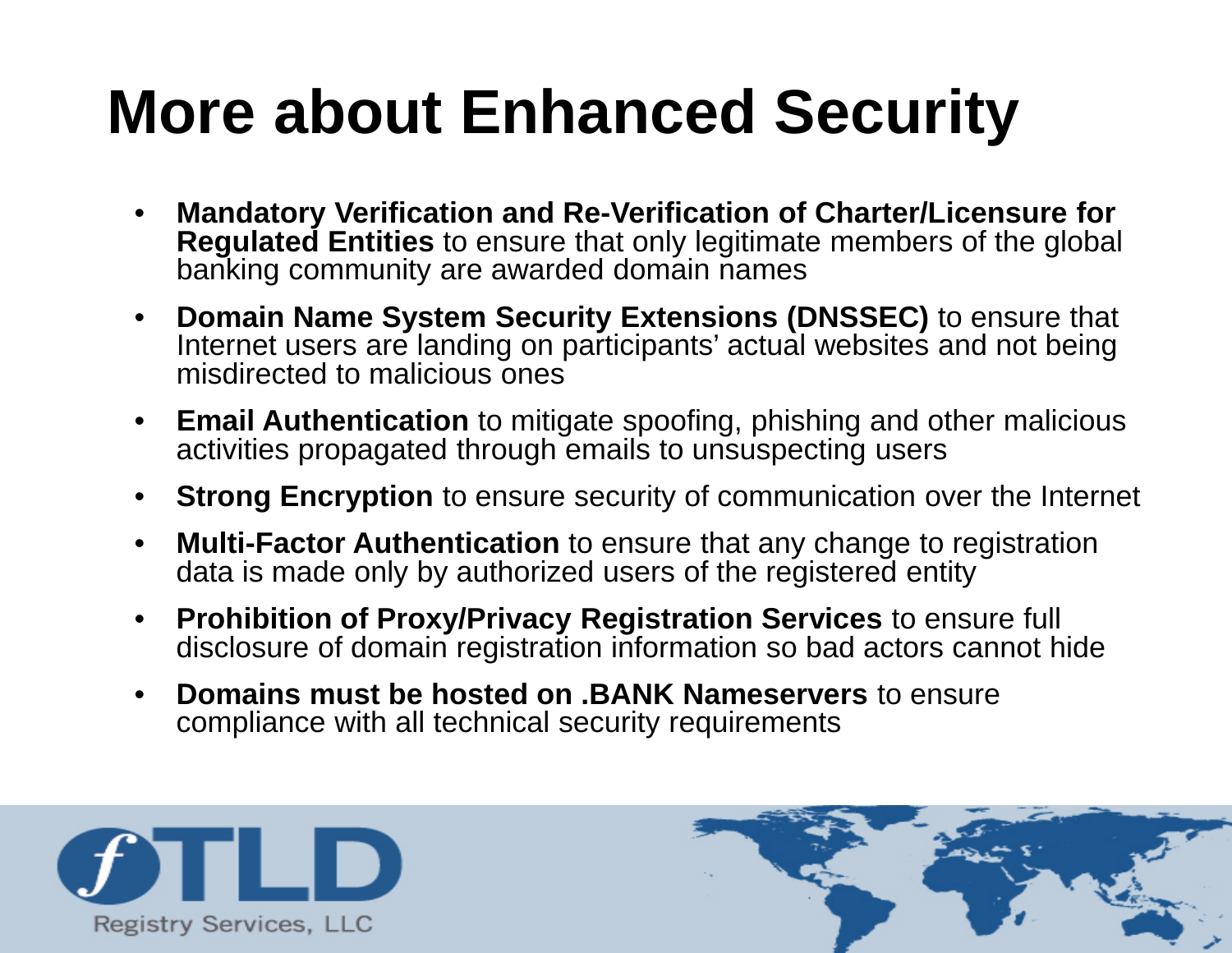# **Registration Process**

- Requested domain name is checked for availability by Verisign
- Requested domain is reserved (i.e., put in "pending create" status by Verisign)
- Verification is commenced by Symantec
- Registrant completes verification process
- Upon successful verification, fTLD approves request, the domain is released from "pending create" status and is allocated/registered
- .BANK Domain can be activated whenever registrant is ready
	- Registrants do not need to activate their . BANK domain right away



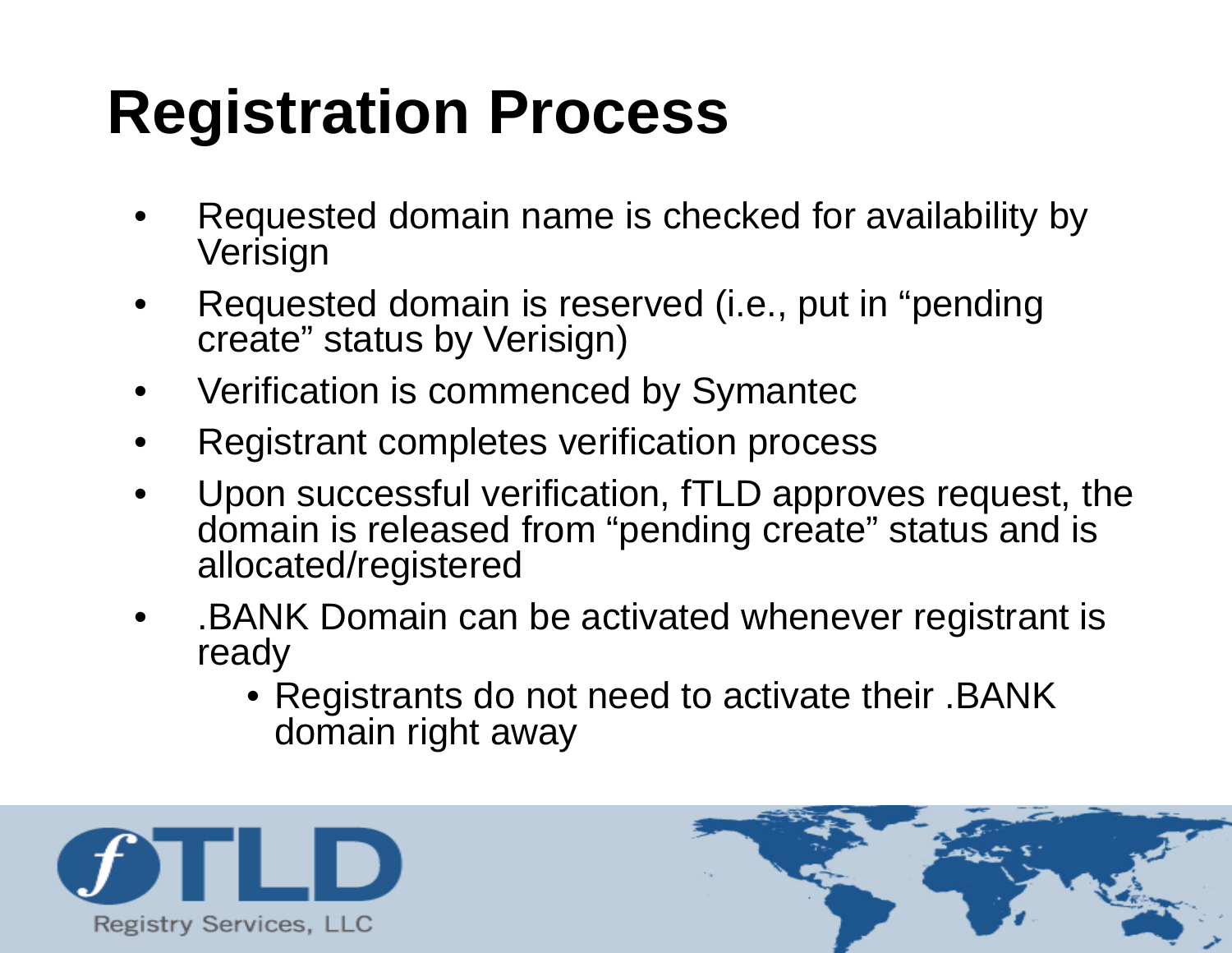# **Symantec Verification**

- Occurs after registration is successfully submitted
- Information Verified
	- Security Check
	- Organization, Jurisdiction, and Credentials Verification
	- Verification of Domain Name Selection
	- Verification of Physical Address
	- Verification of the Primary Telephone Number for the Registrant
	- Registrant Contact Employment and Authority
- Contact MUST be a full-time employee of the registrant
- Manager or HR Rep. must be able to answer call to registrant's primary phone number
- Expected to take less than 5 days
- Performed at least every two years



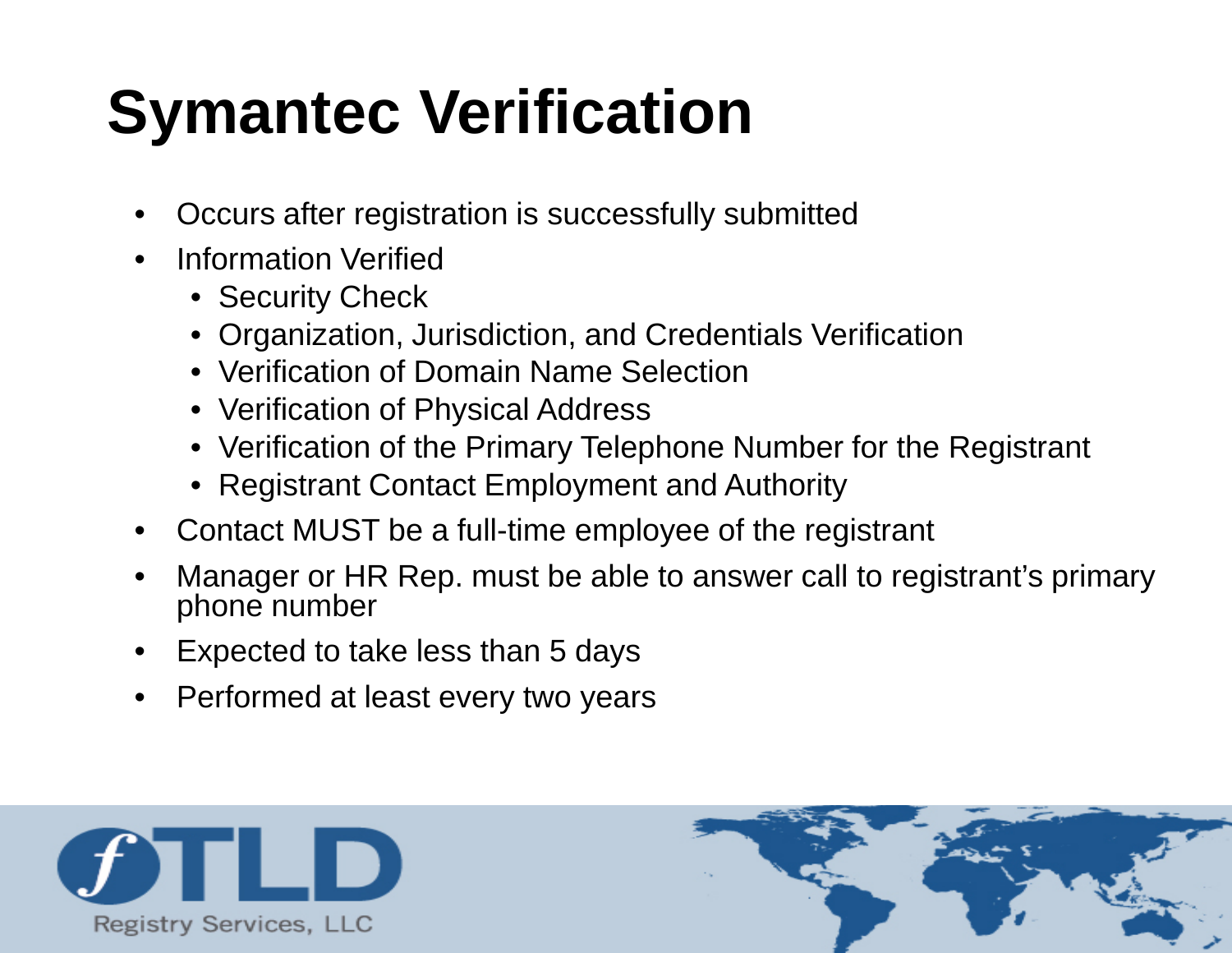# **Activities for the next 90 days**

- Increased marketing and communications activities
	- Materials
	- Webinars (e.g., Registrars, Trade Associations)
	- Media relations
	- Thought-leader articles
- Publication of "A Guide to Leveraging .BANK" (~ June 3)
	- Technical and communications elements



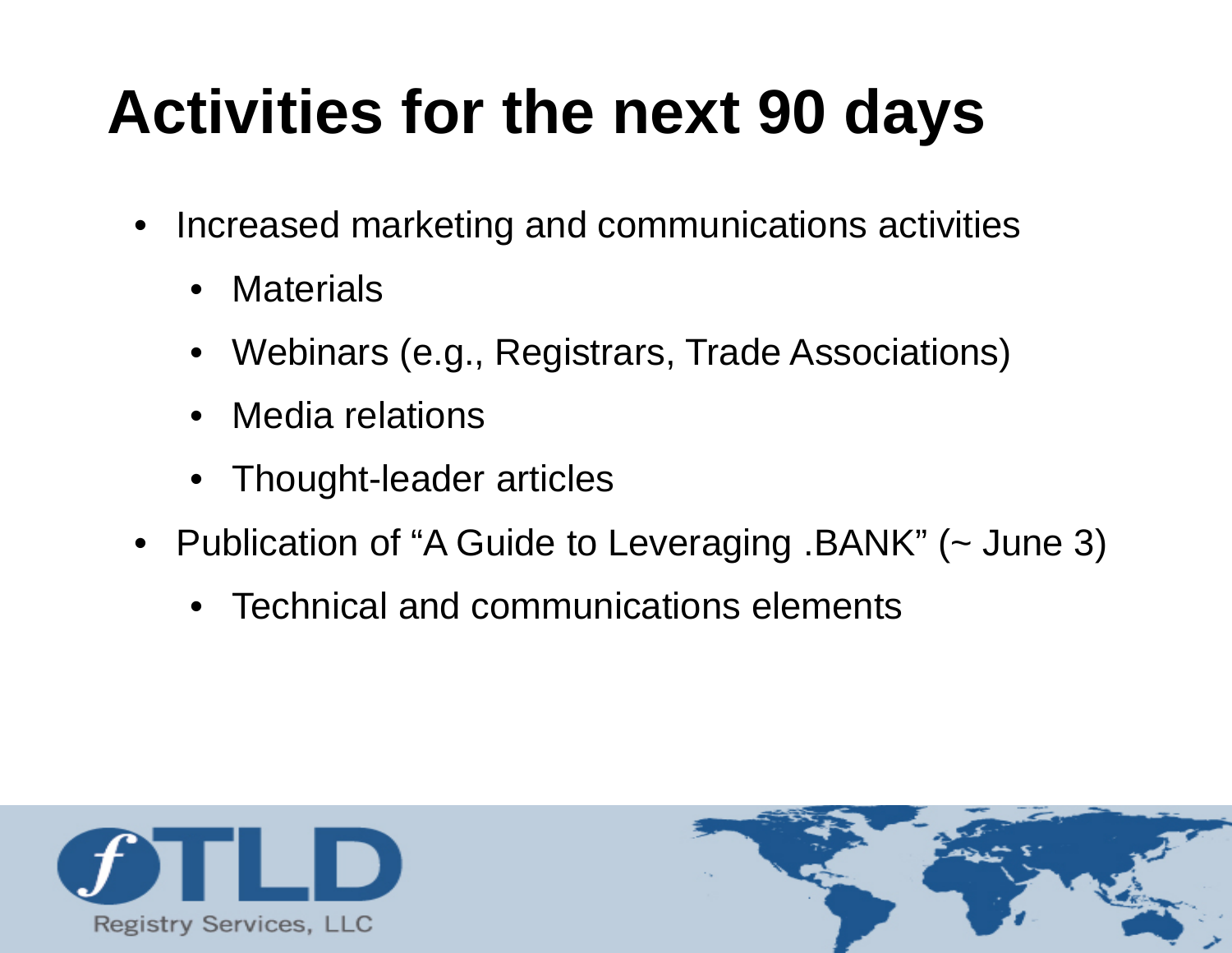### **Parting Thoughts (for Registrants)**

- Check the timeline for when you're eligible
- Determine the names you would like to have and qualify for
- Engage with a registrar soon (some are performing prescreenings to expedite the registration process)
	- Registrars set the retail price, shop around
- Consult with your core processor early
- Domains are awarded first-come, first served keep your options open by securing domains early so you have them when you're ready